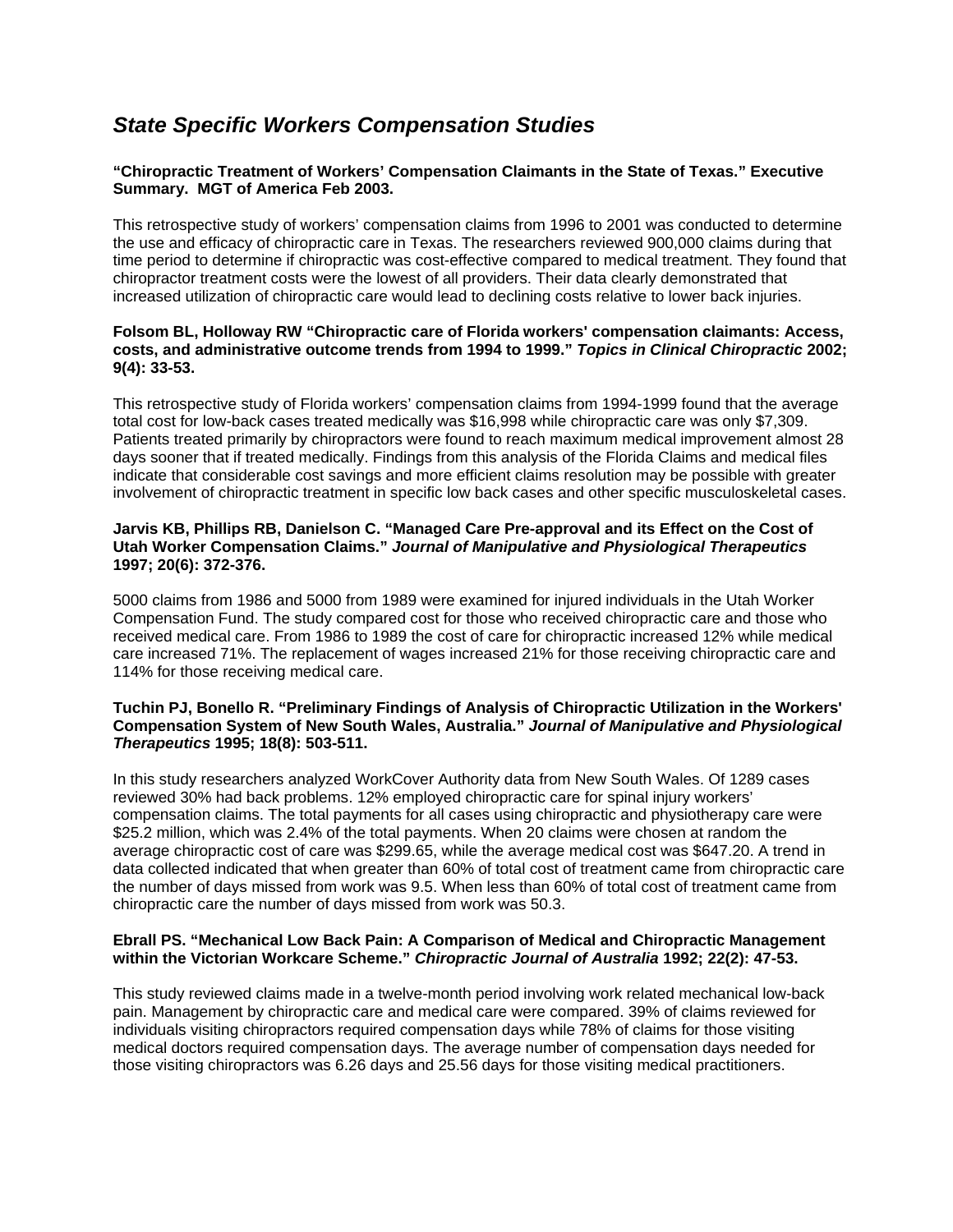### **Jarvis KB, Phillips RB, Morris EK "Cost Per Case Comparison of Back Injury Claims of Chiropractic Versus Medical Management for Conditions With Identical Diagnostic Codes"** *Journal of Occupational Medicine* **1991; 33(8): 847-852.**

This workers' compensation study conducted in Utah compared the cost of chiropractic care to the costs of medical care for conditions with identical diagnostic codes. The study indicated that costs were significantly higher for medical claims than for chiropractic claims. The sample consisted of 3062 claims or 40.6% of the 7551 estimated back injury claims from the 1986 Workers' Compensation Fund of Utah. For the total data set, cost for care was significantly more for medical claims, and compensation costs were 10-fold less for chiropractic claims.

## **Nyiendo, Joanne. "Disabling Low Back Oregon Workers' Compensation Claims. Part II: Time Loss."** *Journal of Manipulative and Physiological Therapeutics* **1991; 14(4): 231-239.**

This report focused on time lost for individuals who visited DCs versus those who visited MDs for treatment of low back pain. Median missed days of work for individuals with similar severity of injury was 9.0 days for those visiting DCs and 11.5 for individuals visiting MDs. Individuals visiting chiropractors more often returned to work having missed one week or less of work days. There was no difference in time lost for individuals visiting DCs and MDs with no previous history of low back pain. For claimants with a history of chronic low back problems, the median time loss days for MD cases was 34.5 days, compared to 9 days for DC cases. It is suggested that chiropractors are better able to manage injured workers with a history of chronic low back problems and to return them more quickly to productive employment.

### **Nyiendo, Joanne, Lamm, Lester. "Disabling Low Back Oregon Workers' Compensation Claims. Part I: Methodology and Clinical Categorization of Chiropractic and Medical Cases."** *Journal of Manipulative and Physiological Therapeutics* **1991; 14(3): 177-184.**

This study examined 201 randomly selected workers' compensation cases that involved low back injuries that were disabling. The study found individuals who visited DCs less often initially had more trips to the hospital for their injuries than those visiting MDs.

#### **Johnson MR, Schultz MK, Ferguson AC. "A Comparison of Chiropractic, Medical and Osteopathic Care for Work-Related Sprains/Strains."** *Journal of Manipulative and Physiological Therapeutics*  **1989; 12(5): 335-344.**

This study analyzed data on Iowa state record from individuals in Iowa who filed claims for back or neck injuries in 1984. The study compared benefits and the cost of care received by individuals from MDs, DCs and DOs. There was a focus on individuals who missed days of work and were compensated because of their injuries. Individuals who visited DCs missed on average at least 2.3 days less than individuals who visited MDs and 3.8 days less than individuals who saw DOs. Less money was dispersed as employment compensation on average for individuals who visited DCs. On average, the disability compensation paid to workers for those who visited DCs was \$263.66, \$617.85 for those who visited MDs, and was \$1565.05 for those who visited DOs.

# **Wolk, Steve. "An Analysis of Florida Workers' Compensation Medical Claims for Back-Related Injuries."** *Journal of the American Chiropractic Association* **1988; 27(7): 50-59.**

This study is an analysis of worker's compensation claims in Florida from June through December of 1987. All of the claims analyzed were related to back injuries. The greater purpose of this study was to compare the cost of osteopathic, medical and chiropractic doctors. The cost of drugs was not included in the analysis. The results of the study lead to the finding that individuals who had compensable injuries and were treated by chiropractors often times were not forced to be hospitalized. It also revealed that chiropractic care is a "relatively cost-effective approach to the management of work-related injuries."

*Compiled by Glenn Czulada DC*